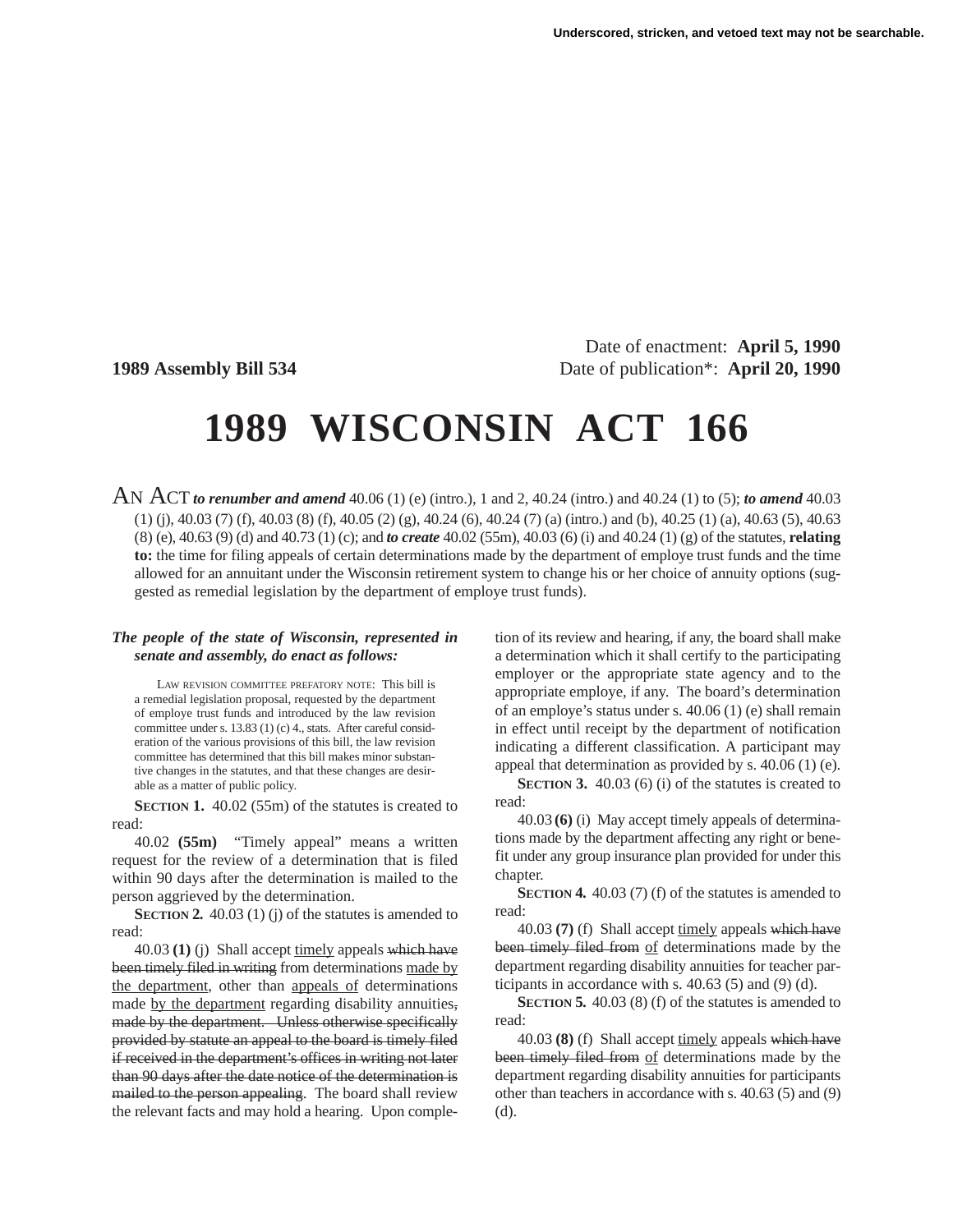**SECTION 6.** 40.05 (2) (g) of the statutes is amended to read:

40.05 **(2)** (g) A participating employer may make contributions as provided in its compensation agreements for any participating employe in addition to the employer contributions required by this subsection. The additional employer contributions shall be available for all benefit purposes and shall be administered and invested on the same basis as employe additional contributions, except that ss.  $40.24 \left( 5 \right) (1) (f)$  and  $40.25 (4)$ do not apply to them.

**SECTION 7.** 40.06 (1) (e) (intro.), 1 and 2 of the statutes are renumbered 40.06 (1) (e) 1. to 3. and amended to read:

40.06 **(1)** (e) 1. An employe may appeal a determination under par. (d), including a determination that the employe is not a participating employe, to the department by filing a written notice appeal with the department. An appeal under this paragraph subdivision does not apply to any service rendered more than 7 years prior to the date on which the written notice of appeal is received by the department. The department shall investigate the appeal and mail a report of its determination to the employe and the participating employer or state agency. Appeals under this paragraph are subject to the following conditions:

2. The Either the employe or the participating employer or state agency which that gave the notice under par. (d) may appeal the department's determination under subd. 1 to the board by filing written notice of a timely appeal with the department not later than 30 days after the report is mailed to the person appealing. If written notice of an appeal is not filed as required by under this paragraph subdivision, the determination from which an appeal is permitted is final.

3. A determination of an employe's status under par. (d) made after an appeal is filed under this paragraph shall remain in effect until receipt by the department of a notification indicating a classification for the employe different from the determination. The employe may appeal that subsequent determination by filing an appeal as required under this paragraph.

**SECTION 8.** 40.24 (intro.) of the statutes is renumbered 40.24 (1) (intro.) and amended to read:

 $40.24$  (1) (intro.) Except as provided in sub. subs.  $(2)$ to (4) and (7), any participant who is eligible to receive a retirement annuity in the normal form may elect to receive the actuarial equivalent of the normal form annuity in one any of the following optional annuity forms:

(2) The department may modify any optional annuity form prescribed in subs.  $(1)$  to  $(5)$  modified sub.  $(1)$  (a) to (f) by rule as necessary to conform to federal regulations, or in any one optional life annuity form provided by rule. The.

(3) Any participant specified under sub. (1) (intro.) may also elect to receive the amount provided by accu-

## – 2 – **1989 Assembly Bill 534**

mulated additional contributions in a different optional form than the balance of the annuity.

(4) Any optional annuity form under this section shall be based on actuarial equivalent values with due regard to selection against the fund, shall not provide a greater monthly amount payable to others upon the death of the participant than the amount which would have been payable to the participant if the participant had continued to live and shall not be changed after the effective date of the annuity unless the participant's request for the change is received by the department within 30 60 days after the date on which the first annuity check, share draft or other draft is issued or funds are otherwise transferred.

**SECTION 9.** 40.24 (1) to (5) of the statutes are renumbered 40.24 (1) (a) to (f), and 40.24 (1) (f), as renumbered, is amended to read:

40.24 **(1)** (f) From accumulated additional contributions only, an annuity certain payable for and terminating after the number of months specified by the applicant, regardless of whether the applicant dies before or after the number of months specified, provided that the monthly amount of the annuity certain is at least equal to the minimum amount established under s. 40.25 (1) (a). The number of months specified shall not exceed 180 and shall not be less than 24. If the death of the annuitant occurs prior to the expiration of the certain period, the remaining payments shall be made in accordance with s. 40.73 (2) without regard to any other annuity payments payable to the beneficiary. An annuity under this subsection paragraph may be initiated prior to any other annuity amount provided under this subchapter and prior to age 55 if all other qualifications for receiving an annuity payment are met.

**SECTION 10.** 40.24 (1) (g) of the statutes is created to read:

40.24 **(1)** (g) Any one optional life annuity form provided by rule.

**SECTION 10m.** 40.24 (6) of the statutes, as affected by 1989 Wisconsin Act 13, is amended to read:

40.24 **(6)** If a participant's annuity is not effective until after the earlier of the participant's normal retirement date under s. 40.02 (42) (a) to (d) or the date on which the participant attains the age of 62 years and the participant elects an optional annuity form, the monthly amount of annuity provided by conversion of the benefit computed under s. 40.23 (2m) (e) to the optional form elected shall not be less than the monthly amount of annuity which would have been paid had the participant retired immediately upon attaining on the earlier of the participant's normal retirement date under s. 40.02 (42) (a) to (d) or the date on which the participant attains the age of 62 years and elected the same optional form of annuity and the same beneficiary. It shall be assumed for purposes of calculating the amount of an annuity under this subsection that all of the participant's earned annuity was earned prior to the participant's normal retirement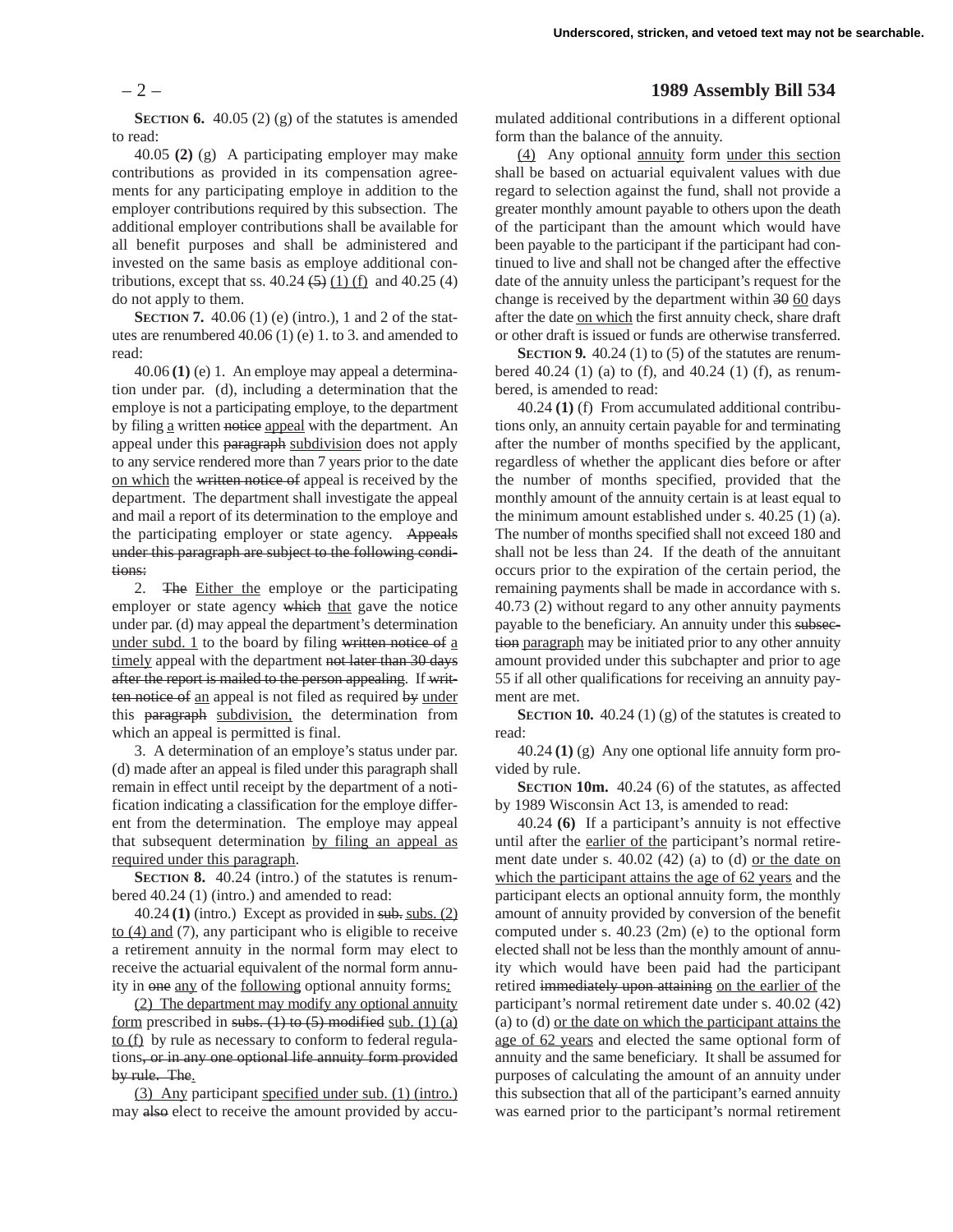### **1989 Assembly Bill 534** – 3 –

date, but the department shall use the beneficiary's actual age on the effective date of the annuity.

**SECTION 11.** 40.24 (7) (a) (intro.) and (b) of the statutes are amended to read:

40.24 **(7)** (a) (intro.) Any participant who has been married to the same spouse for at least one year immediately preceding the participant's annuity effective date shall elect the annuity option under sub.  $(3)$   $(1)$   $(d)$ , the annuity option under sub.  $(4)$   $(1)$   $(e)$ , if the reduced annuity under sub.  $(4)$  (1) (e) is payable in an optional life form provided under sub.  $(3)(1)(d)$ , or an annuity option in a form provided by rule, if the annuity is payable for life with monthly payments of at least 75% of the amount of the annuity to be continued to the beneficiary, for life, upon the death of the participant, and the participant shall designate the spouse as the beneficiary, unless the participant's application for a retirement annuity in a different optional annuity form is signed by both the participant and the participant's spouse or unless the participant establishes to the satisfaction of the department that, by reason of absence or other inability, the spouse's signature may not be obtained. This subsection does not apply to any of the following:

(b) In administering this subsection, the secretary may require the participant to provide the department with a certification of the participant's marital status and of the validity of the spouse's signature. If a participant is exempted from the requirements under par. (a) on the basis of a certification which the department or a court subsequently determines to be invalid, the liability of the fund and the department shall be limited to a conversion of annuity options at the time the certification is determined to be invalid. The conversion shall be from the present value of the annuity in the optional form originally elected by the participant to an annuity with the same present value but in the optional form under sub. (3) (1) (d) and with monthly payments of 100% of the amount of the annuity paid to the annuitant to be continued to the spouse beneficiary.

**SECTION 12.** 40.25 (1) (a) of the statutes is amended to read:

40.25 **(1)** (a) The retirement annuity in the normal form which could be provided under s. 40.23 is equal to or less than \$25 monthly for a benefit with an effective date in the calendar year of 1982 or, for a benefit with an effective date in a subsequent calendar year, the monthly amount applied under this paragraph for the previous calendar year increased by the salary index and ignoring fractions of the dollar, the then present value, including additional contributions, of the annuity shall be paid in a single sum instead of as an annuity. The additional contribution accumulations shall not be included in determining whether a single sum should be paid if the optional form provided by s.  $40.24 \left( \frac{5}{2} \right) (1)$  (f) or a lump sum under sub. (4) is selected.

**SECTION 13.** 40.63 (5) of the statutes is amended to read:

40.63 **(5)** The department shall make a report based on the evidence prescribed in subs. (1) to (4) as to whether a disability benefit shall be granted and the department shall submit the report to the teachers retirement board for teacher participants and to the Wisconsin retirement board for participants other than teachers. A copy of the report and notice of the date that the report was presented, or will be presented, to the appropriate board and the board's name, shall be mailed to the applicant and to the applicant's former employer. If either Either the applicant or the employer wishes to contest the department's findings, he or she shall send a written may request for a hearing under s. 227.44 to contest the department's determination by filing a timely appeal with the appropriate board within 30 days following the presentation of the report to the board or the date the report was mailed to the applicant or former employer, whichever is later. If a request for a hearing is not timely filed, and the appropriate board does not disapprove the department's recommendation determination or request additional information within the time allowed for filing appeals, the report shall be final. If the board requests additional information, the report shall be final 30 days after the board's receipt of the requested information if unless the board has not disapproved disapproves the report. If the report is disapproved, notice of the board's action shall be sent to the applicant and the applicant's former employer. If either Either the applicant or the employer wishes to may contest the board's action, he or she shall send by submitting a written request for a hearing under s. 227.44 to the appropriate board within 30 days following the date on which the notice of the board's action was mailed to the applicant or the employer.

**SECTION 14.** 40.63 (8) (e) of the statutes is amended to read:

40.63 **(8)** (e) The annuity option provided by s. 40.24  $(4)$  (1) (e) may not be elected.

**SECTION 15.** 40.63 (9) (d) of the statutes is amended to read:

40.63 **(9)** (d) If the department terminates a disability annuity under this subsection, the department shall make a report which shall include the department's determination and the reasons for the determination. The department shall submit the report to the teachers retirement board for teacher participants and to the Wisconsin retirement board for participants other than teachers. A copy of the report and notice of the date that the report was presented, or will be presented to the appropriate board, and the board's name, shall be mailed to the affected annuitant. If the An annuitant wishes to contest the department's determination, he or she shall send a written may request for a hearing under s. 227.44 to contest the department's determination by filing a timely appeal with the